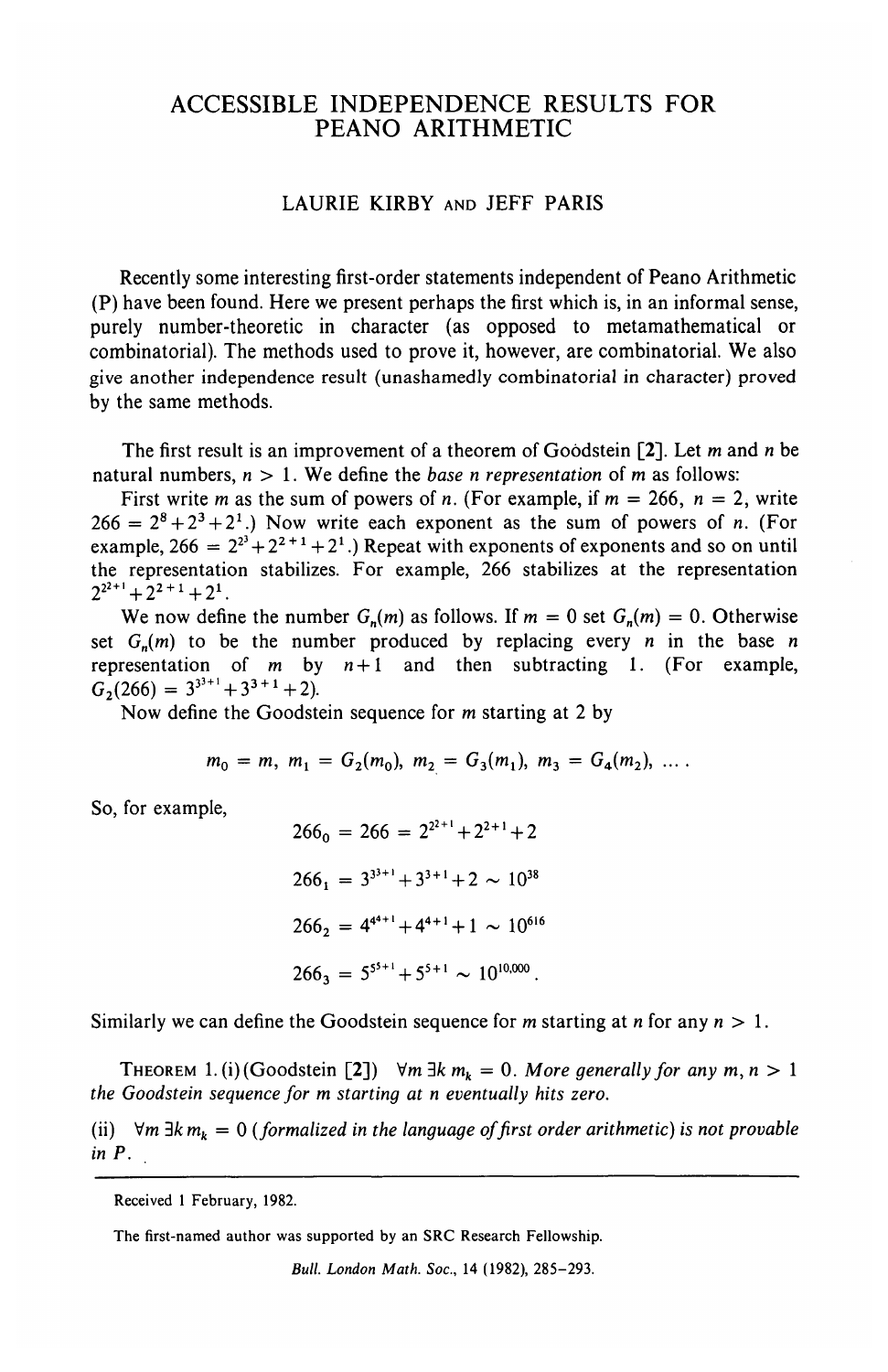So, belying its early form, the sequence  $m_k$  eventually hits zero. However despite this fact being expressible in first order arithmetic we cannot give a proof of it in Peano Arithmetic P. As we shall see later the reason for this is the immense time it takes for the sequence  $m_k$  to reach zero. (For example, the sequence  $4_k$  first reaches zero when  $k = 3 \times 2^{402, 653, 211} - 3$ , which is of the order of  $10^{121, 210, 700}$ .

Before proving Theorem 1 we state our second result.

A *hydra* is a finite tree, which may be considered as a finite collection of straight line segments, each joining two nodes, such that every node is connected by a unique path of segments to a fixed node called the *root.* For example:



A *top node* of a hydra is one which is a node of only one segment, and is not the root. A *head* of the hydra is a top node together with its attached segment.

A battle between Hercules and a given hydra proceeds as follows: at stage *n*  $(n \geq 1)$ , Hercules chops off one head from the hydra. The hydra then grows *n* "new heads" in the following manner:

From the node that used to be attached to the head which was just chopped off, traverse one segment towards the root until the next node is reached. From this node sprout *n* replicas of that part of the hydra (after decapitation) which is "above" the segment just traversed, i.e., those nodes and segments from which, in order to reach the root, this segment would have to be traversed. If the head just chopped off had the root as one of its nodes, no new head is grown.

Thus the battle might for instance commence like this, assuming that at each stage Hercules decides to chop off the head marked with an arrow:

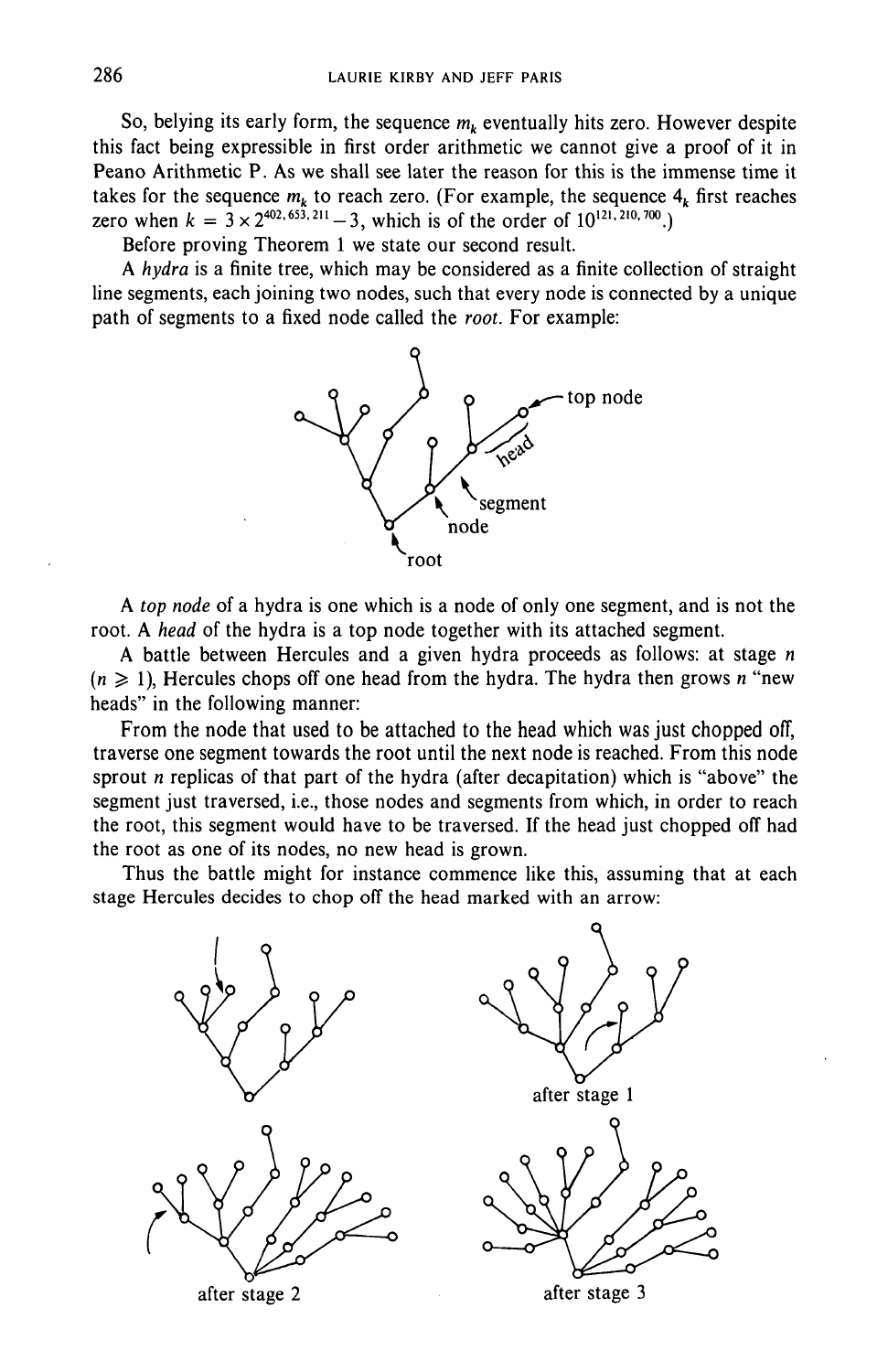Hercules *wins* if after some finite number of stages, nothing is left of the hydra but its root. A *strategy* is a function which determines for Hercules which head to chop off at each stage of any battle. It is not hard to find a reasonably fast *winning strategy* (i.e. a strategy which ensures that Hercules wins against any hydra). More surprisingly, Hercules cannot help winning:

THEOREM 2. (i) *Every strategy is a winning strategy.*

We can code hydras as numbers and thus talk about battles in the language of first order arithmetic. We cannot formalise Theorem 2(i) as a statement of this language, as strategies are infinitary objects. However, we can if we restrict ourselves to recursive strategies. In that case:

THEOREM 2. (ii) *The statement "every recursive strategy is a winning strategy" is not provable from* P.

In proving the theorems we rely on work of Ketonen and Solovay [3] on ordinals below  $\varepsilon_0$ , which in turn develops earlier work by the present authors, Harrington, Wainer, and others. Gentzen [1] showed that using transfinite induction on ordinals below  $\varepsilon_0$  one can prove the consistency of P, and the Ketonen-Solovay machinery we use here can be viewed as illuminating in more detail the relationship between  $\varepsilon_0$  and P.

*(Note:* Goodstein proved the following: if  $h : N \to N$  is a non-decreasing function, define an *h*-Goodstein sequence  $b_0, b_1, ...$  by letting  $b_{i+1}$  be the result of replacing every  $h(i)$  in the base  $h(i)$  representation of  $b_i$  by  $h(i+1)$ , and subtracting 1. Then the statement "for every non-decreasing h, every h-Goodstein sequence eventually reaches 0" is equivalent to transfinite induction below  $\varepsilon_0$ .)

To prove Theorem 1 we first define the base *n* representation more formally, at the same time defining the ordinal  $o_n(m)$ , in Cantor Normal Form, which results from replacing every *n* in the base *n* representation of *m* by  $\omega$ .

Suppose  $m, n \in N$  (the set of natural numbers),  $n > 1$  and

$$
m = n^k a_k + n^{k-1} a_{k-1} + \dots + na_1 + a_0.
$$

For  $x \in N$  or  $x = \omega$ , set

$$
f^{m,n}(x) = \sum_{i=0}^{k} a_i x^{f^{i,n}(x)}.
$$

(This definition is by induction on m, starting with  $f^{0,n}(x) = 0$ .) Then for  $m > 0$ ,  $G_n(m) = f^{m,n}(n+1) - 1$  and  $o_n(m) = f^{m,n}(\omega)$ . Set  $G_n(0) = o_n(0) = 0$ . Finally for  $n \in N$  we define an operation  $\langle \alpha \rangle(n)$  on ordinals  $\alpha < \varepsilon_0$  by induction on  $\alpha$ :

$$
\langle 0 \rangle(n) = 0, \quad \langle \beta + 1 \rangle(n) = \beta
$$

and for  $\delta > 0$ ,

$$
\langle \omega^{\delta}(\beta+1)\rangle(n) = \omega^{\delta}\beta + \omega^{\langle \delta \rangle(n)}n + \langle \omega^{\langle \delta \rangle(n)}\rangle(n).
$$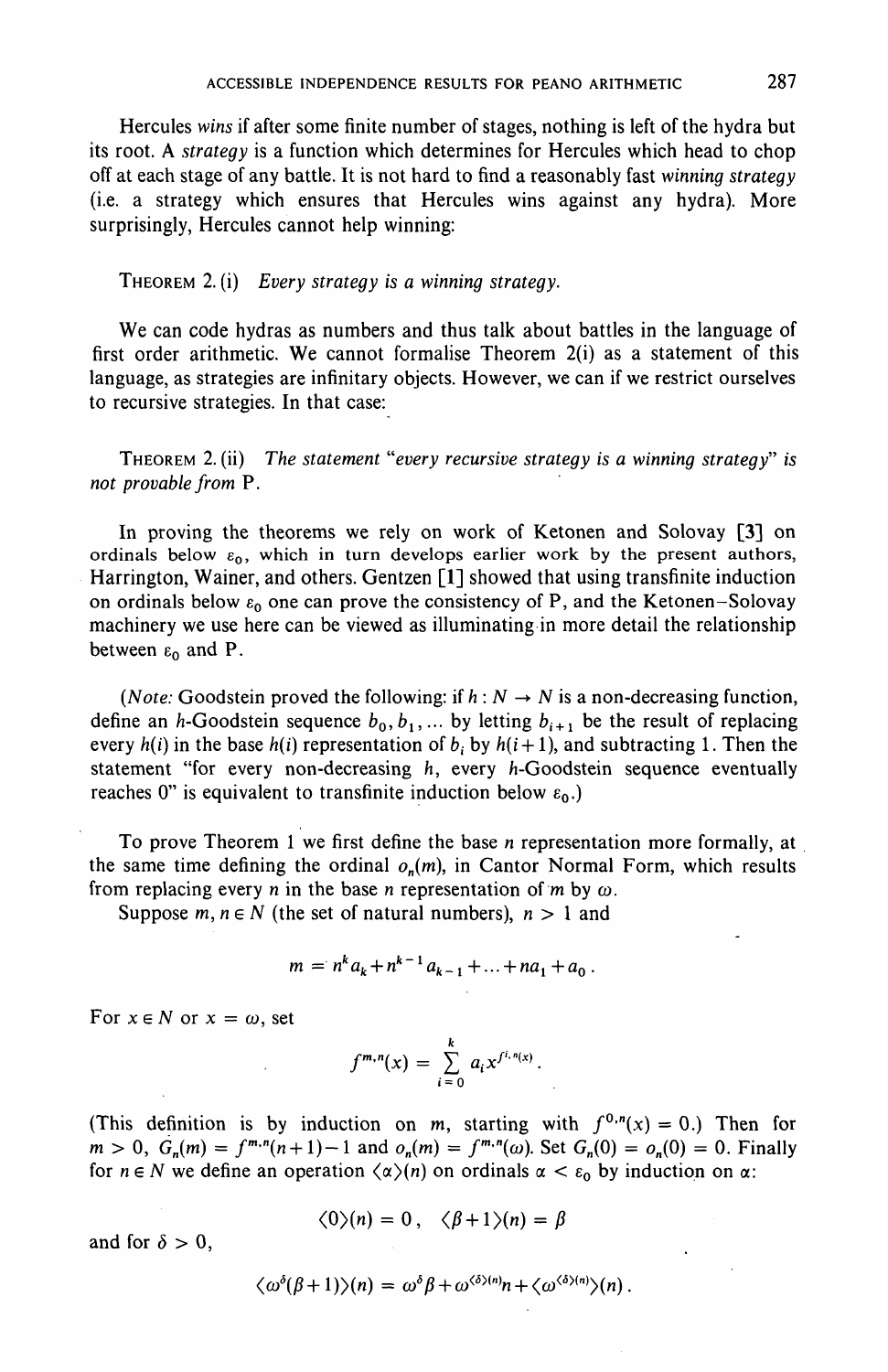LEMMA 3. (i) For  $m \ge 0$ ,  $n > 1$ , if  $\alpha = o_{n+1}(m)$  then  $o_{n+1}(m-1) = \langle \alpha \rangle(n)$ .

(ii) For 
$$
n > 1
$$
,  $\langle o_n(m) \rangle(n) = o_{n+1}(G_n(m))$ .

*Proof,* (i) Consider the base *n +*1 representation of m: let

$$
m = a_p(n+1)^{f^{p,n+1}(n+1)} + a_{p-1}(n+1)^{f^{p-1,n+1}(n+1)} + \ldots + a_0(n+1)^{f^{0,n+1}(n+1)},
$$

with  $0 \nleq a_i \nleq n$ , and (since we may suppose  $m \neq 0$ ) let j be minimal such that  $a_i \neq 0$ . The result is clear if  $j = 0$  so we may assume that  $j > 0$  and that the result holds for all  $0 < m' < m$ . Then

$$
o_{n+1}(m-1) = \left(\sum_{i=j+1}^{p} \omega^{f^{i,n+1}(\omega)} a_i\right) + \omega^{f^{j,n+1}(\omega)}(a_j-1)
$$
  
+ 
$$
o_{n+1}(n \cdot (n+1)^{f^{j,n+1}(n+1)-1}) + o_{n+1}((n+1)^{f^{j,n+1}(n+1)-1}-1),
$$

whilst

$$
\langle \alpha \rangle(n) = \left( \sum_{i=j+1}^p \omega^{f^{i,n+1}(\omega)} a_i \right) + \omega^{f^{j,n+1}(\omega)}(a_j-1) + \omega^{\langle f^{j,n+1}(\omega) \rangle(n)} n + \langle \omega^{\langle f^{j,n+1}(\omega) \rangle(n)} \rangle(n).
$$

Using the inductive hypothesis it is easy to see that these are equal.

(ii) Let  $m = \sum_{i=1}^{p} b_i n^{f^{(i,n(n)}}$  where  $0 \leq b_i < n$  and  $b_j \neq 0$ . If  $j = 0$  then it is clear that  $\langle o_n(m)\rangle(n) = o_{n+1}(G_n(m))$  so assume  $j > 0$ . Then

$$
\langle o_n(m)\rangle(n) = \left(\sum_{i=j+1}^p \omega^{f^{i,n}(\omega)}b_i\right) + \omega^{f^{j,n}(\omega)}(b_j-1) + \omega^{\langle f^{j,n}(\omega)\rangle(n)}n + \langle \omega^{\langle f^{j,n}(\omega)\rangle(n)}\rangle(n)
$$

and

$$
o_{n+1}(G_n(m)) = \left(\sum_{i=j+1}^p \omega^{f^{i,n}(\omega)}b_i\right) + o_{n+1}((n+1)^{f^{j,n}(n+1)}b_j - 1)
$$
  
= 
$$
\left(\sum_{i=j+1}^p \omega^{f^{i,n}(\omega)}b_i\right) + \omega^{f^{j,n}(\omega)}(b_j - 1) + o_{n+1}((n+1)^{f^{j,n}(n+1)-1}n)
$$
  
+ 
$$
o_{n+1}((n+1)^{f^{j,n}(n+1)-1} - 1).
$$

 $By (i)$ 

$$
o_{n+1}((n+1)^{f^{j,n}(n+1)-1}n) = \omega^{(f^{j,n}(\omega))\langle n \rangle}n
$$

and

$$
o_{n+1}((n+1)^{fj,n(n+1)-1}-1)=\langle \omega^{\langle fj,n(\omega)\rangle(n)}\rangle(n)
$$

which gives the required result.

Thus for each Goodstein sequence  $b_0, b_1, b_2, \ldots$  there is a corresponding sequence

$$
o_n(b_0), o_{n+1}(b_1), o_{n+2}(b_2), \ldots
$$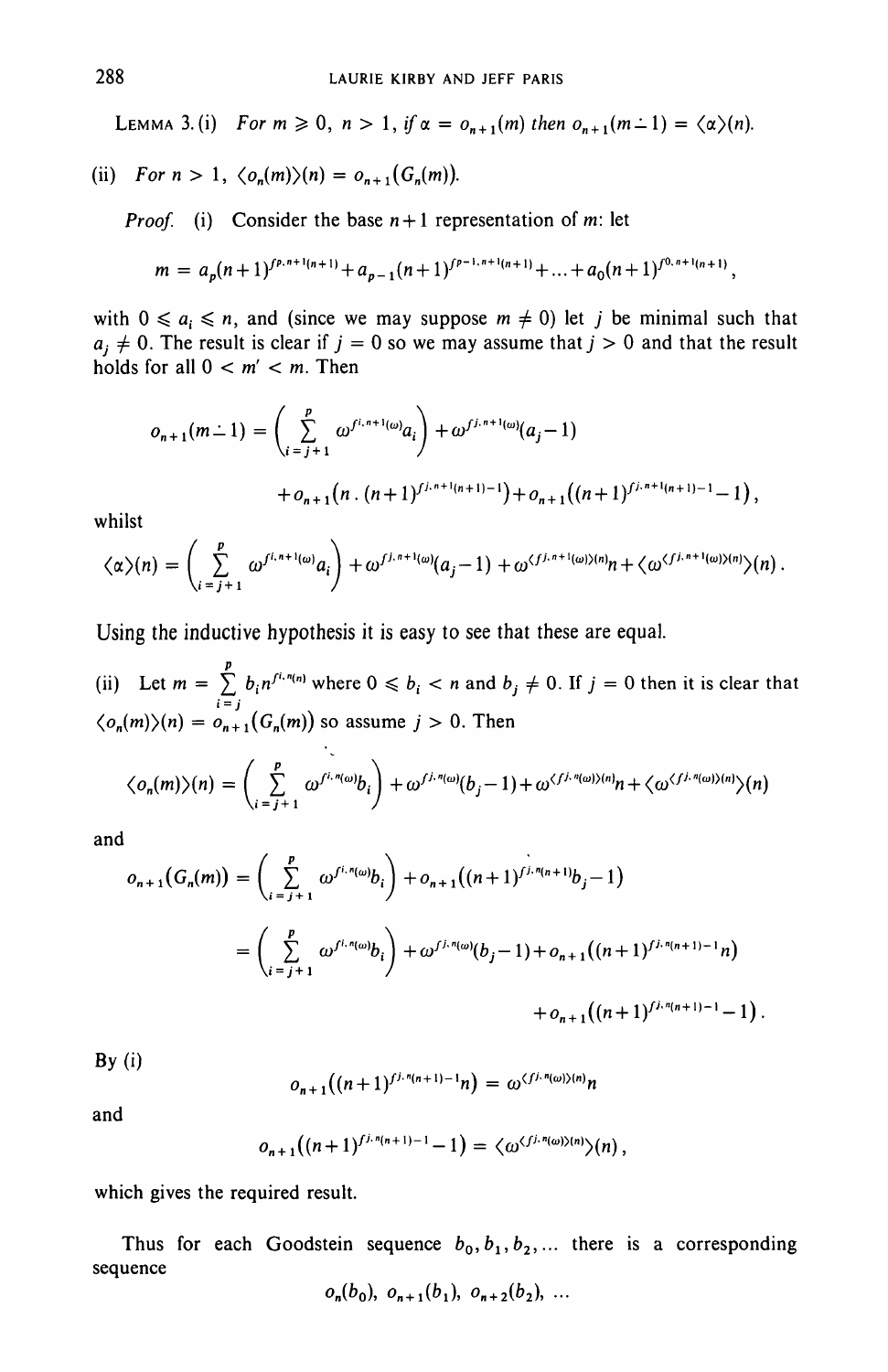of ordinals. (E.g. in the example given before we would have

$$
\omega^{\omega^{\omega+1}} + \omega^{\omega+1} + \omega, \quad \omega^{\omega^{\omega+1}} + \omega^{\omega+1} + 2, \quad \omega^{\omega^{\omega+1}} + \omega^{\omega+1} + 1, \quad \omega^{\omega^{\omega+1}} + \omega^{\omega+1}, \dots
$$

If we write  $\langle \alpha \rangle (n_1, n_2, ..., n_k)$  for  $\langle ... \langle \langle \alpha \rangle (n_1) \rangle (n_2) ... \rangle (n_k)$  we can write this sequence as

$$
o_n(b_0) = \alpha, \ \langle \alpha \rangle(n), \ \langle \alpha \rangle(n, n+1), \ \langle \alpha \rangle(n, n+1, n+2), \ \ldots
$$

It is not hard to see that for any  $\alpha < \varepsilon_0$  and  $n \in N$ ,

$$
\langle \alpha \rangle(n) < \alpha \quad \text{if } \alpha > 0 \, .
$$

Now we already have Theorem 1 (i) (following Goodstein). For suppose *m, n* were such that the Goodstein sequence for m starting at *n* was always positive. Then the corresponding sequence of ordinals would be an infinite, strictly decreasing sequence which is an impossibility (by transfinite induction below  $\varepsilon_0$ ).

In order to prove (ii) we introduce the Ketonen-Solovay machinery (see [3], [4] for details). First we define another operation  $\{\alpha\}(n)$  for  $\alpha < \varepsilon_0$  and  $n \in N$  by induction on a:

$$
\{0\}(n) = 0, \ \{\beta+1\}(n) = \beta, \ \{\omega^{\gamma+1}(\beta+1)\}(n) = \omega^{\gamma+1}\beta + \omega^{\gamma}n,
$$

and for limit  $\delta$ ,

$$
\{\omega^{\delta}(\beta+1)\}(n) = \omega^{\delta}\beta + \omega^{\{\delta\}(n)}
$$

Note that  $\{\alpha\}(n) < \alpha$  for  $\alpha > 0$ . Now define the notion of  $\alpha$ -large finite sets for  $0 < \alpha < \varepsilon_0$  by induction on  $\alpha$ : If  $X \subset N$  is finite, enumerate the elements of X in ascending order as  $X_0, X_1, \ldots, X_{|X|-1}$ .

*X* is 1-large if and only if  $|X| \ge 2$ ;

*X* is  $\alpha$ -large if and only if  $X - \{X_0\}$  is  $\{\alpha\}(X_1)$ -large.

Now write  $\{\alpha\}(n_1,\ldots,n_k)$  for  $\{\ldots\{\{\alpha\}(n_1)\}(n_2)\ldots\}(n_k)$ . Then by induction on  $\alpha$  we can show that X is  $\alpha$ -large if and only if  $\{\alpha\}(X_1, X_2, ..., X_{|X|-1}) = 0$ . For details see Lemma 11 of [4].

Define  $\omega_0 = \omega$ ,  $\omega_{n+1} = \omega^{\omega_n}$ .

The above concepts can be put in the language of first order arithmetic (with ordinals  $\lt \varepsilon_0$  replaced by suitable notations for them) and thus make sense in a nonstandard model of P (see [4]).

THEOREM 4 (Ketonen-Solovay; see [3], [4]). (i) The function  $Y(a, b) = the$ *greatest c such that*  $[a, b]$  *is*  $\omega_c$ *-large is an indicator for models of P.* 

(ii) The statement  $\forall a \forall c \exists b \ ([a, b] \text{ is } \omega_c\text{-}large)$  is independent of P and is equivalent *in* **P** to Con  $(P + T_1)$  where  $T_1$  is the set of the true  $\Pi_1$  sentences.

(iii) The functions  $g_n(x) =$  least  $y \ge x$  such that  $[x, y]$  is  $\omega_n$ -large are provably (in P) *total recursive functions, and for any provably total recursive function f there exists*  $n \in N$  such that  $f(x) < g_n(x)$  for all sufficiently large  $x \in N$ .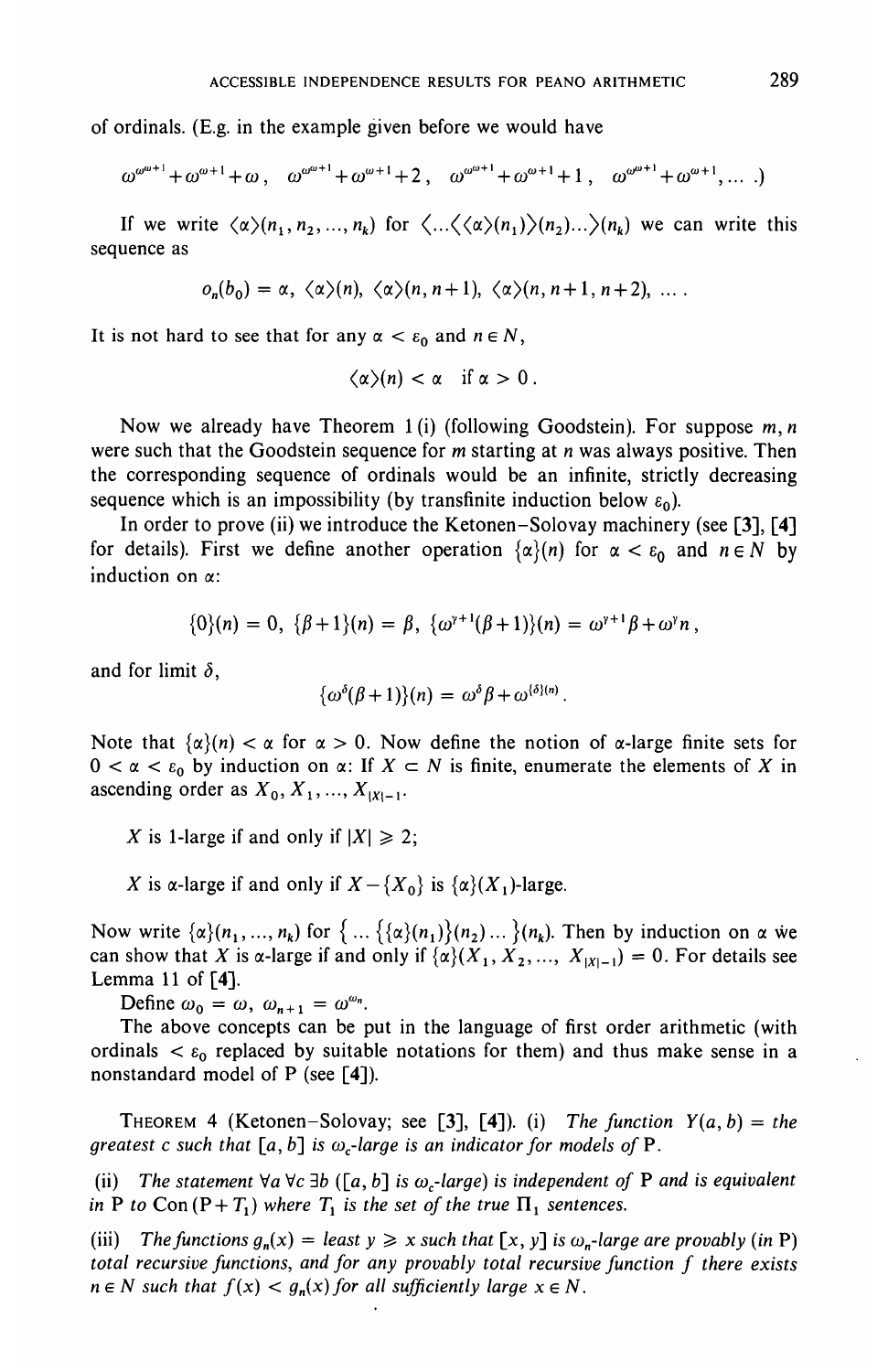Write  $\beta \rightarrow \alpha$  if and only if for some  $j_1, ..., j_k \leq n$ ,

$$
\alpha = {\beta}(j_1,...,j_k);
$$

 $\beta \Rightarrow \alpha$  if and only if the same holds with  $j_1 = ... = j_k = n$ .

The following lemma is a standard application of these concepts.

LEMMA 5. (i) If  $\beta \Rightarrow \alpha$  and  $n > 0$  then  $\omega^{\beta} \Rightarrow \omega^{\alpha}$ .

(ii) If 
$$
0 < i < j \leq n
$$
 then  $\{\beta\}(j) \Rightarrow \{\beta\}(i)$ .

(iii)  $\beta \Rightarrow \alpha$  if and only if  $\beta \rightarrow \alpha$ .

(iv) Suppose  $\beta = \omega^{\beta_1} + ... + \omega^{\beta_n}$ ,  $\gamma = \omega^{\gamma_1} + ... + \omega^{\gamma_m}$ , and

$$
\beta_1 \geq \ldots \geq \beta_n \geq \gamma_1 \geq \ldots \geq \gamma_m.
$$

Then if  $\gamma \to \delta$  then  $\beta + \gamma \to \beta + \delta$ . In particular  $\beta + \gamma \to \beta$ .

Having introduced this machinery we shall apply it to link the operations  $\{\alpha\}(n)$ and  $\langle \alpha \rangle(n)$  and hence obtain our result.

LEMMA 6. Suppose  $\beta \rightarrow \alpha$  and  $0 < n \leq n_1 < n_2 < ... < n_k$ . Then

$$
\{\beta\}(n_1, ..., n_k) \geq \{\alpha\}(n_1, ..., n_k).
$$

*Proof.* The proof is by induction on  $\beta$ . Assume the result holds below  $\beta$ . By Lemma 5 (iii),

$$
\beta \to \alpha \to {\alpha \choose n} (n_1)
$$

so  $\{\beta\}(n_1) \rightarrow \{\alpha\}(n_1)$ . Hence by inductive hypothesis

$$
\{\beta\}(n_1, n_2, ..., n_k) \geq {\alpha\}(n_1, n_2, ..., n_k).
$$

PROPOSITION 7. For all  $\alpha < \varepsilon_0$  and  $j \in N$ ,  $\langle \alpha \rangle(j) \rightarrow {\alpha \choose j}$ .

*Proof* by induction on  $\alpha$ . If  $\alpha$  is 0 or a successor, the result is trivial. If  $\alpha = \omega^{y+1}(\beta + 1)$  then from the definitions  $\{\alpha\}(j) = \omega^{y+1}\beta + \omega^y j$ , and  $\langle \alpha \rangle(j) = {\alpha \choose j} + {\langle \omega^y \rangle(j)}$ . Applying Lemma 5 (iv),  $\langle \alpha \rangle(j) \rightarrow {\alpha \choose j}$ .

If  $\alpha = \omega^{\delta}(\beta + 1)$ ,  $\delta$  limit, then by inductive hypothesis

$$
\langle \delta \rangle(j) \rightarrow \{ \delta \}(j).
$$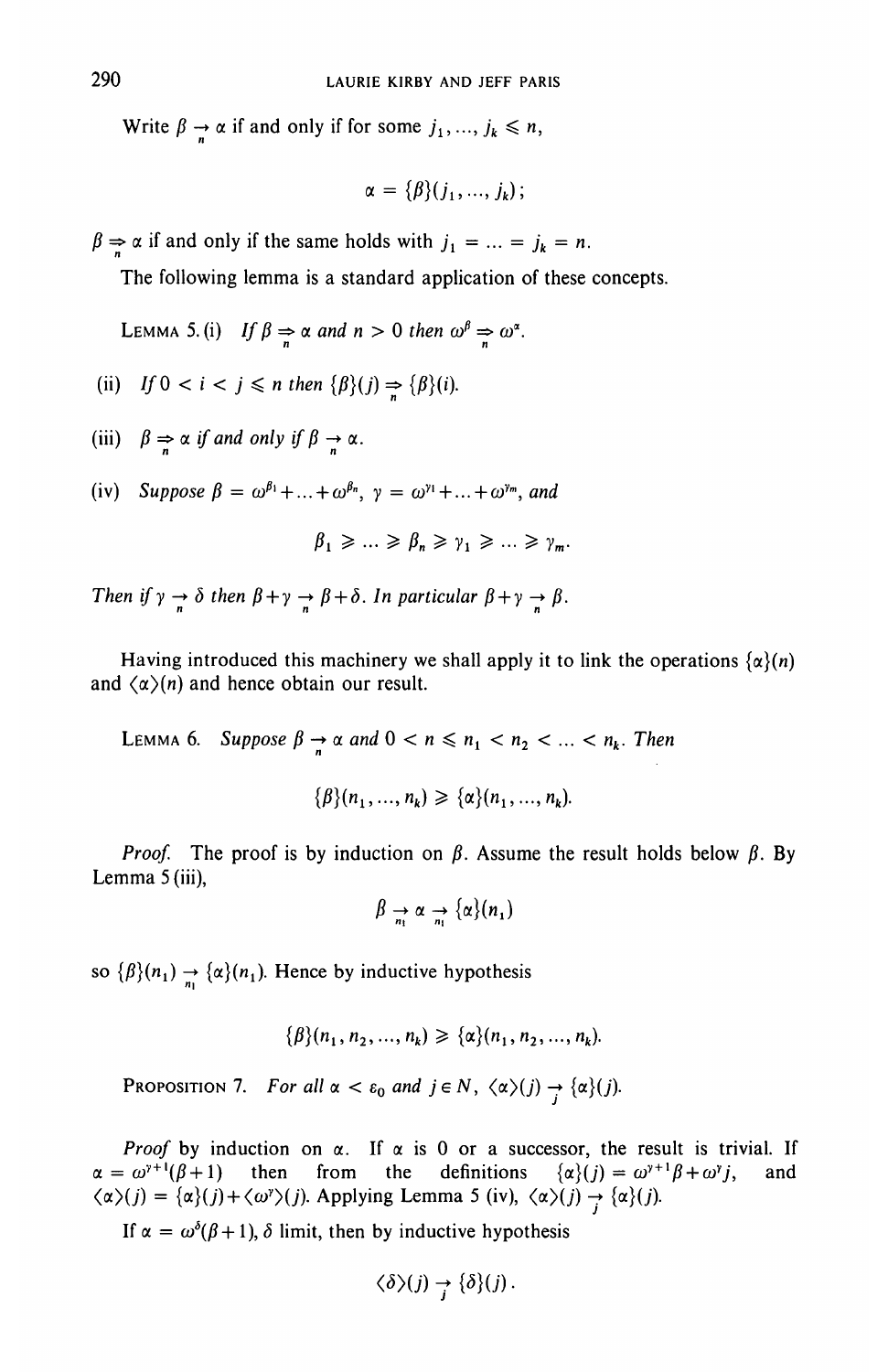By Lemma 5(i),  $\omega^{\langle \delta \rangle(j)} \rightarrow \omega^{\{ \delta \}(j)}$ . Thus

$$
\langle \alpha \rangle(j) = \omega^{\delta} \beta + \omega^{\langle \delta \rangle(j)} j + \langle \omega^{\langle \delta \rangle(j)} \rangle(j) \rightarrow \omega^{\delta} \beta + \omega^{\langle \delta \rangle(j)} \qquad \text{by Lemma 5 (iv)}
$$

$$
\rightarrow \omega^{\delta} \beta + \omega^{\langle \delta \rangle(j)} = {\alpha \choose j}.
$$

PROPOSITION 8. Let  $b_0, b_1, b_2, ...$  be the Goodstein sequence for m starting at n *and let k be minimal such that*  $b_k = 0$ *. Then*  $[n-1, n+k]$  *is o<sub>n</sub>(m)-large.* 

*Proof.* Consider the corresponding sequence of ordinals

$$
o_n(m) = o_n(b_0) = \alpha
$$
  
\n
$$
o_{n+1}(b_1) = \langle \alpha \rangle(n)
$$
  
\n
$$
o_{n+2}(b_2) = \langle \alpha \rangle(n, n+1)
$$
  
\n...  
\n
$$
o_{n+k}(b_k) = o_{n+k}(0) = 0 = \langle \alpha \rangle(n, n+1, ..., n+k).
$$

By Lemma 6 and Proposition 7,

$$
\{\alpha\}(n, n+1, \ldots, n+k) \leq \{\langle \alpha \rangle(n)\}(n+1, \ldots, n+k)
$$
  

$$
\leq \{\langle \alpha \rangle(n, n+1)\}(n+2, \ldots, n+k)
$$
  

$$
\leq \ldots \leq \langle \alpha \rangle(n, \ldots, n+k) = 0.
$$

Hence  $[n-1, n+k]$  is  $\alpha$ -large.

Now to prove (ii) of Theorem 1 suppose we had

$$
P \vdash \forall m \exists k \; m_k = 0 \; . \tag{*}
$$

By Theorem 4 and the methods of indicator theory (see [5]) we can find  $M \models P$  and nonstandard  $c \in M$  such that

$$
M \models \neg \exists y \ ([1, y] \text{ is } \omega_c\text{-large}).
$$

(Briefly, this is done by taking a countable nonstandard model *J* of P and nonstandard  $c, a \in J$  such that  $Y(c, a)$  is nonstandard but less than  $c - 1$ , where Y is as in Theorem 4 (i). Now the indicator *Y* having nonstandard value on (c, *a)* means precisely that there is an initial segment of *J* which is a model of P and lies "between" *c* and *a,* that is, contains *£* but not *a.* We can let *M* be such an initial segment.)

In *M*, take  $d = 2^{2^{n-2}}$  with c iterated exponentiations, so  $o_2(d) = \omega_c$ . By (\*) take  $e \in M$  such that  $d_e = 0$ . Since the proof of Proposition 8 can be carried out in P (see the discussion preceding Lemma 4 in  $[4]$ ), we have in M

[1, 2+
$$
e
$$
] is  $\omega_c$ -large,

a contradiction.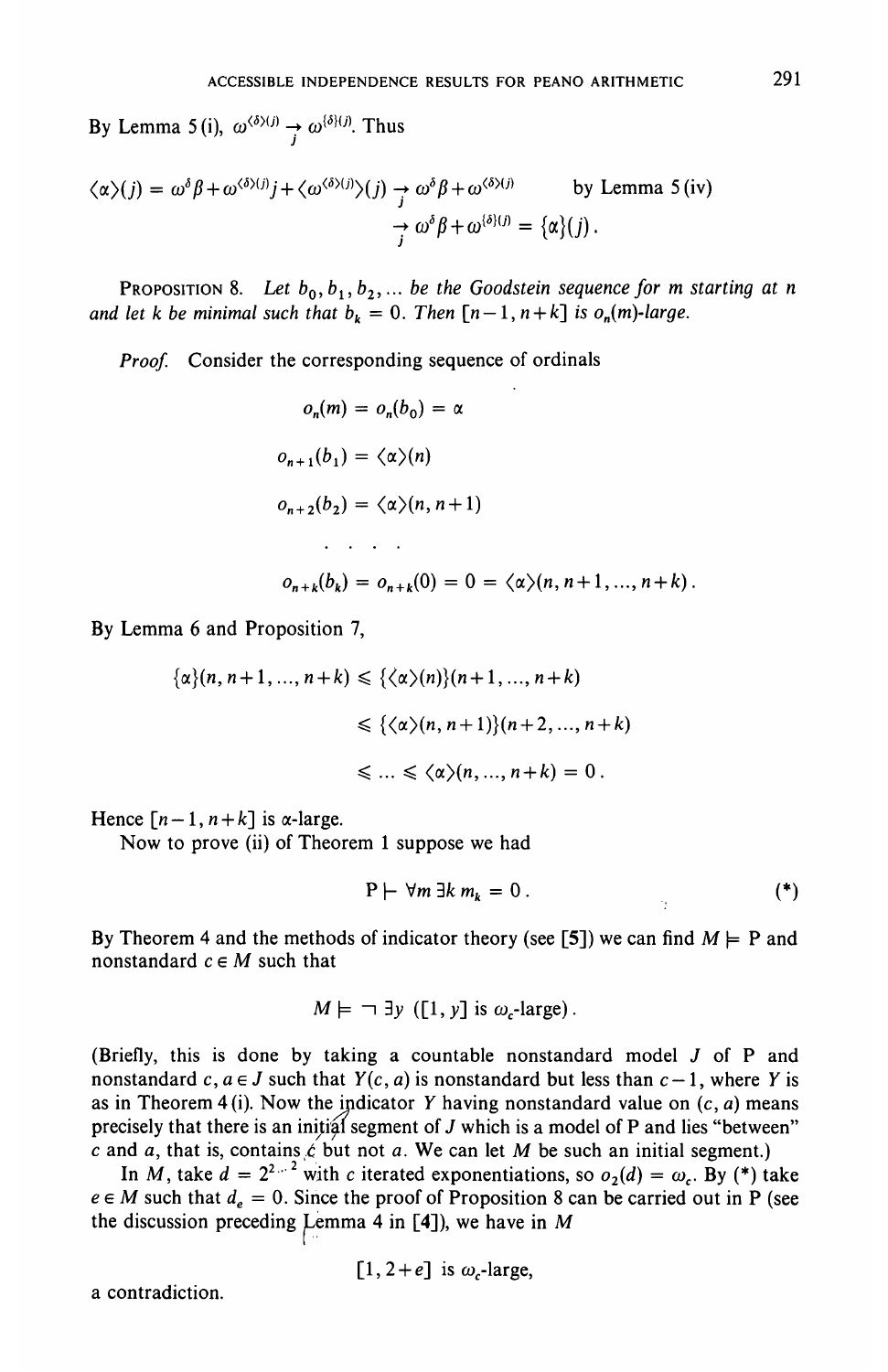We sketch the proof of Theorem 2, which is similar to that of Theorem 1. First assign to each node in a given hydra an ordinal below  $\varepsilon_0$  as follows:

To each top node assign 0.

To each other node assign  $\omega^{a_1} + ... + \omega^{a_n}$ , where  $\alpha_1 \geq ... \geq \alpha_n$  are the ordinals assigned to the nodes immediately "above".  $(\omega^0 = 1)$ .

Thus our original example would have the assignments



The ordinal of a hydra is the ordinal assigned to its root. For any strategy  $\sigma$ , we can define an operation  $\lceil \alpha \rceil_{\alpha}$  which maps the ordinal of the hydra after stage  $n-1$ to the ordinal of the hydra after stage *n*, where  $\sigma$  is the strategy being used.

To show Theorem 2 (i) it will suffice for the reader to check that for any strategy  $\sigma$ , any  $0 < \alpha < \varepsilon_0$  and  $n \in N$ ,

$$
[\alpha]_{\sigma}(n) < \alpha \, .
$$

For (ii) we shall produce a recursive strategy  $\tau$  for which

$$
[\alpha]_{\tau}(n) = {\alpha}(n+1).
$$

Then a proof like that of Theorem 1 will show that in P we cannot prove that  $\tau$  is a winning strategy.

An algorithm for  $\tau$  is as follows: starting from the root, we travel "up" the tree in such a way that, having reached a node, we travel to the node immediately above it which has minimal assigned ordinal among all the nodes immediately above it. (If more than one of them has minimal ordinal we choose, say, the leftmost.) Eventually we reach a top node and the head it is attached to is the one to chop off.

Thus in the previous diagram the head determined by  $\tau$  is starred, and the battle determined by  $\tau$  begins thus: